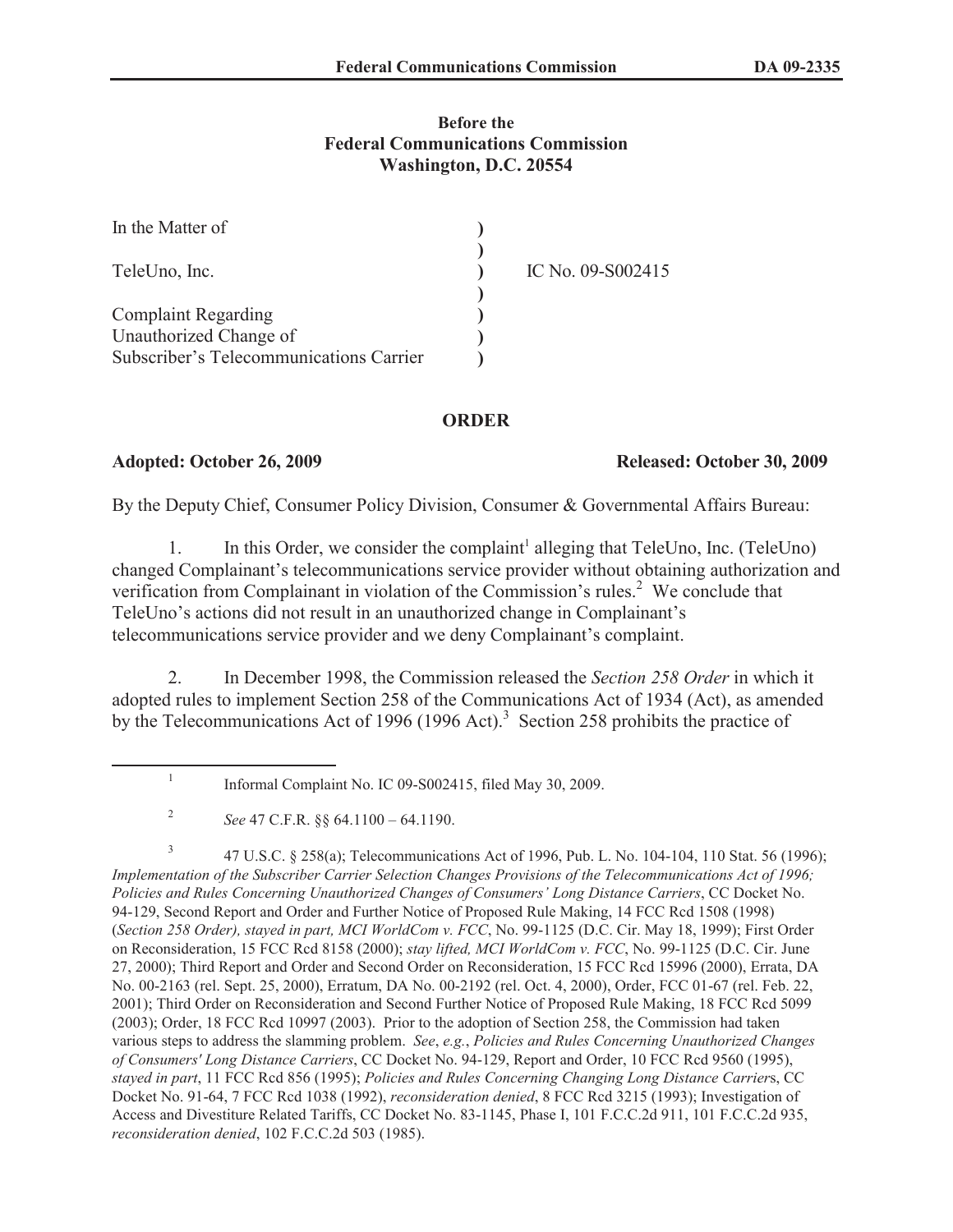"slamming," the submission or execution of an unauthorized change in a subscriber's selection of a provider of telephone exchange service or telephone toll service.<sup>4</sup> In the *Section 258 Order*, the Commission adopted aggressive new rules designed to take the profit out of slamming, broadened the scope of the slamming rules to encompass all carriers, and modified its existing requirements for the authorization and verification of preferred carrier changes. The rules require, among other things, that a carrier receive individual subscriber consent before a carrier change may occur.<sup>5</sup> Pursuant to Section 258, carriers are absolutely barred from changing a customer's preferred local or long distance carrier without first complying with one of the Commission's verification procedures.<sup>6</sup> Specifically, a carrier must: (1) obtain the subscriber's written or electronically signed authorization in a format that meets the requirements of Section 64.1130; (2) obtain confirmation from the subscriber via a toll-free number provided exclusively for the purpose of confirming orders electronically; or (3) utilize an independent third party to verify the subscriber's order.<sup>7</sup>

3. The Commission also has adopted liability rules. These rules require the carrier to absolve the subscriber where the subscriber has not paid his or her bill. In that context, if the subscriber has not already paid charges to the unauthorized carrier, the subscriber is absolved of liability for charges imposed by the unauthorized carrier for service provided during the first 30 days after the unauthorized change.<sup>8</sup> Where the subscriber has paid charges to the unauthorized carrier, the Commission's rules require that the unauthorized carrier pay 150% of those charges to the authorized carrier, and the authorized carrier shall refund or credit to the subscriber 50% of all charges paid by the subscriber to the unauthorized carrier.<sup>9</sup> Carriers should note that our actions in this order do not preclude the Commission from taking additional action, if warranted, pursuant to Section 503 of the Act.<sup>10</sup>

4. We received Complainant's complaint on May 30, 2009, alleging that Complainant's telecommunications service provider had been changed to TeleUno without Complainant's authorization. Pursuant to Sections 1.719 and  $64.1150$  of our rules,<sup>11</sup> we notified

7 *See* 47 C.F.R. § 64.1120(c). Section 64.1130 details the requirements for letter of agency form and content for written or electronically signed authorizations. 47 C.F.R. § 64.1130.

8 *See* 47 C.F.R. §§ 64.1140, 64.1160. Any charges imposed by the unauthorized carrier on the subscriber for service provided after this 30-day period shall be paid by the subscriber to the authorized carrier at the rates the subscriber was paying to the authorized carrier at the time of the unauthorized change. *Id.*

9 *See* 47 C.F.R. §§ 64.1140, 64.1170.

<sup>10</sup> *See* 47 U.S.C. § 503.

<sup>11</sup> 47 C.F.R. § 1.719 (Commission procedure for informal complaints filed pursuant to Section 258 of the Act); 47 C.F.R. § 64.1150 (procedures for resolution of unauthorized changes in preferred carrier).

<sup>4</sup> 47 U.S.C. § 258(a).

<sup>5</sup> *See* 47 C.F.R. § 64.1120.

<sup>6</sup> 47 U.S.C. § 258(a).